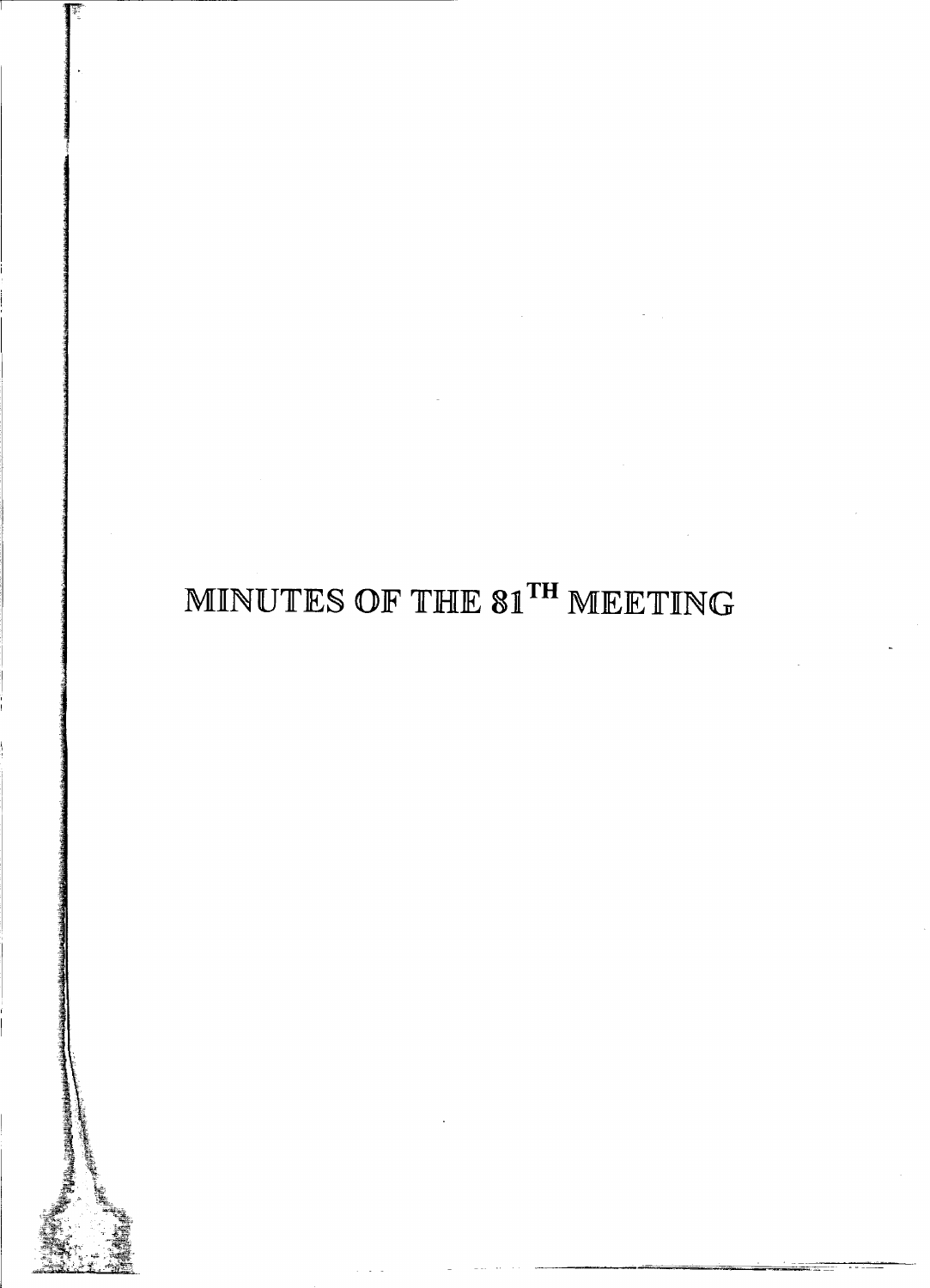$\mathbb{N}^{3}$   $\mathbb{V}^{3}$ .

#### FEDERAL GOVERNMENT EMPLOYEES HOUSING FOUNDATION AL-ASGHAR PLAZA (1<sup>st</sup> & 2<sup>nd</sup> FLOOR), BLUE AREA ISLAMAABAD

No.  $18(2)/2004$ -HF (A)/81 Islamabad the  $13<sup>th</sup>$  July 2005

#### Subject:- 81<sup>ST</sup> EXECUTIVE COMMITTEE MEETING OF THE FEDERAL GOVERNMENT EMPLOYEES HOUSING FOUNDATION HELD ON 05-07-2005

The 81<sup>st</sup> Meeting of the Executive Committee of the Federal Government Employees Housing Foundation was held on Tuesday 5<sup>th</sup> July, 2005 at 330 PM in Committee Room of Ministry of Housing & Works, B-Block, Pak, Secretariat, Islamabad.

2. please. The minutes of the said meeting are enclosed for your information

- 1. Mr. Abdur Rauf Chaudhry, Secretary, *Mlo* Housing & Works, Islamabd.
- 3. Mr. Muhammad Raziq, Senior Joint Secretary (Finance)/ Financial Advisor (Works), . Islamabad.
- 5. Mr. Shahid Hameed, Joint Engineer Advisor *MID* Housing & Works Islamabad.
- 7. Brig. M. Khalid Sohail Cheema, Director General, Pak. PWD, Islamabad
- 9. Mr. Abid Bashir, Deputy Secretary (Admn), *M/O* Housing & Works, Islamabad.

2. Mr. S.M. Junaid, Senior Joint Secretary, M/D Interior, Islamabad.

8.

FFF !

- 4. Mr. Abrar Alam, Joint Secretary (Works), *Mlo* Housing & Works, Islamabad.
	- Mr. Shafqat Hussain Naghmi, Director General, FGE Housing Foundation.

 $(Muhammad Jami Khan)$ Assistant Director (Admn)

Brig. Nusratullah, Member Planning, C.D.A. Islamabad.



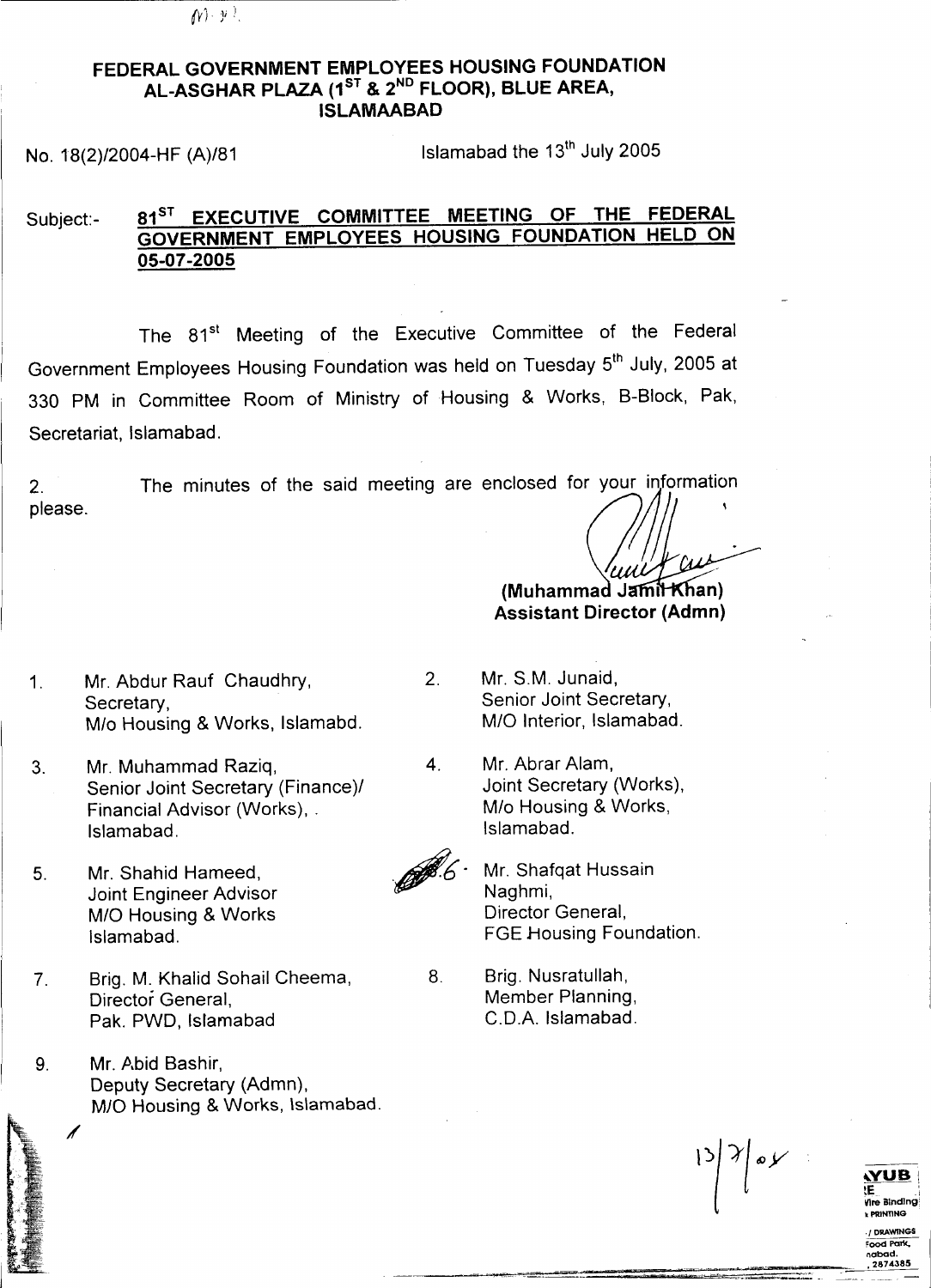#### FEDERAL GOVERNMENT EMPLOYEES HOUSING FOUNDATION AL-ASGHAR PLAZA (1<sup>ST</sup> & 2<sup>ND</sup> FLOOR) BLUE AREA ISLAMABAD

#### MINUTES OF THE 81<sup>ST</sup> MEETING OF THE EXECUTIVE Subject. -COMMITTEE HELD ON 5-07 -2005.

annexed The  $81^{\text{st}}$  meeting of the Executive Committee was held on  $5^{\text{th}}$  July 2005 at 330 PM In the Committee Room of the Ministry of Housing and Works, B Block Islamabad. Secretary Housing & Works was in Chair. List of participants in

The meeting commenced with recitation from the Holy Quran.  $\mathbf{c}$ 

The Secretary (H & W) welcomed the participants and informed  $\mathcal{E}$ that the meeting had to be called at a short notice to discuss certain vital issues including the Revised Charges from the allottees of phase IV ( $G-14/1, 2, 3$ ). Agenda Items were then discussed.

### Agenda Item No. 1 CONFIRMATION OF THE MINUTES OF  $79<sup>TH</sup>$  AND  $80<sup>TH</sup>$ MEETING.

There were certain observations from Mr. Mohammad Razig 4. Financial Adviser (Works) and Brig. Khalid Sohall Cheema in respect of minuting of certain items of  $79<sup>th</sup>$  meeting. These observations were examined by the Executive Committee. -

## Agenda Item No. 4 (79<sup>th</sup> Meeting) REVISION OF COST OF DEVELOPMENT CHARGES IN PHASE-III

been recorded correctly. In his opinion the Housing Foundation was to initiate Mr. Mohammad Raziq, FA had observed that the minutes have not 5.

> *<sup>J</sup>* DRAWlI ood Pa lObed.

~U: E nre Blnc : PRINl1N<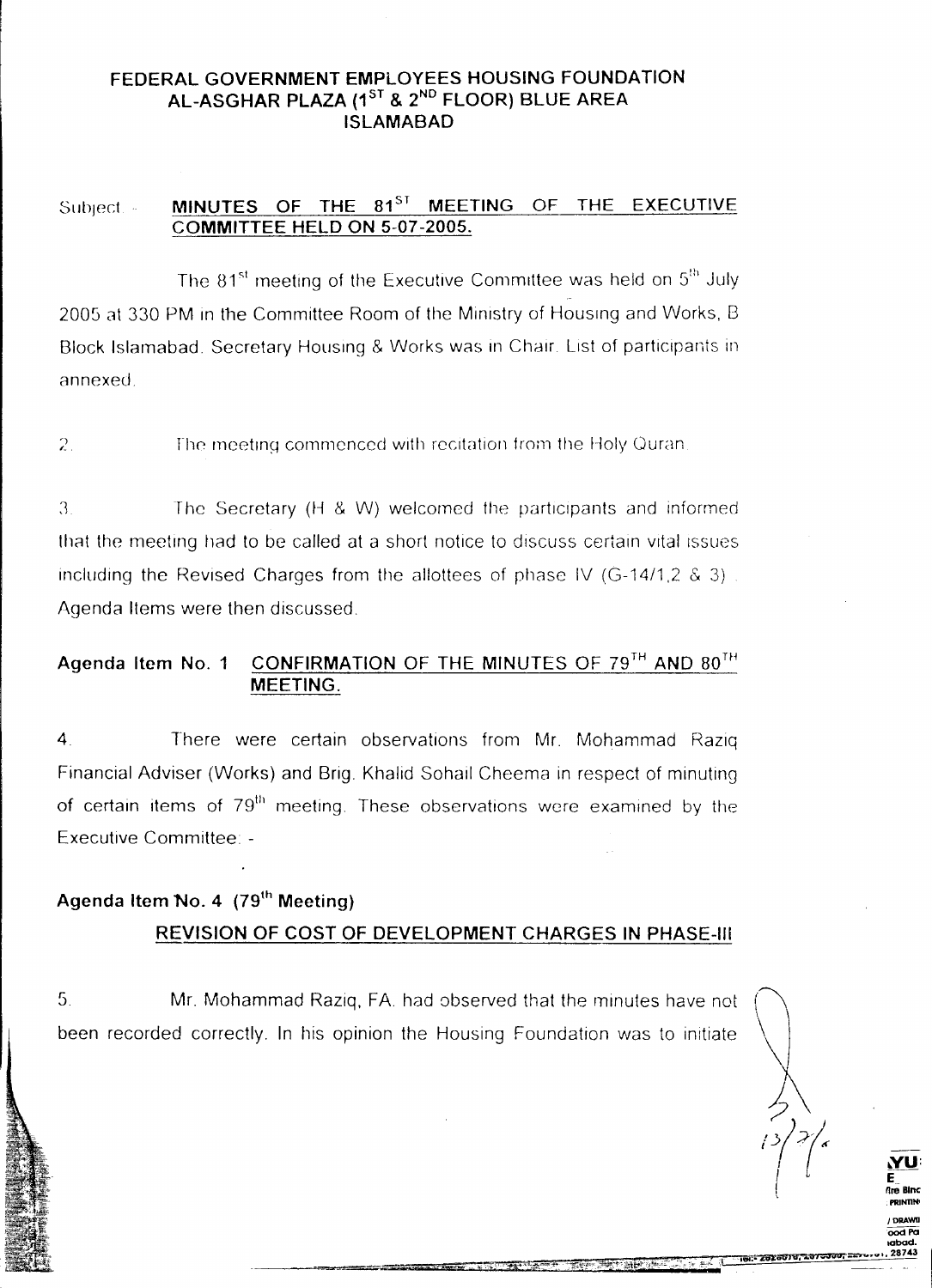auction of commercial area first and as a result of revenue generation, further action to charge the additional amount could be determined

<sup>G</sup> The Executive Committee observed that the recording of the minutes was as per actual proceedings and this doubt may have arisen as Mr Mohammad Raziq had to leave the Executive Committee meeting for some other meeting

7. The Executive Committee endorsed the recording of the minutes of the agenda item.

# **Agenda Item No.7 (79th Meeting)**

# **APPOINTMENT OF A PROJECT DIRECTOR FOR PHASE-V**

8. The matter was discussed in detail by the Executive Committee. It was decided that in the light of the recent summary initiated for the Prime Minister for an alternate proposal to induct a Builder / Developer to undertake the whole project to provide relief to the F.G Employees, immediate steps to engage a project director is not warranted. The P.D may be appointed, once the out come of the summary is known.

# **Agenda Item. No.1 0 (79th Meeting)**

I! i<br>Indonesia<br>I

> 1<br>1<br>1 ]

#### **PROPOSED AMENDMENTS IN THE ARTICLE OF ASSOCIATION OF THE FEDERAL GOVT EMPLOYEES HOUSING FOUNDATION**

9. Both Mr. Mohammmad Raziq FA and Brig. Khalid Sohall Cheema DG Pak. PWD had observations on the issue. The Law Officer of the Housing Foundation briefed the Executive Committee that the amendments made in the year 2002 were not referred to the Cabinet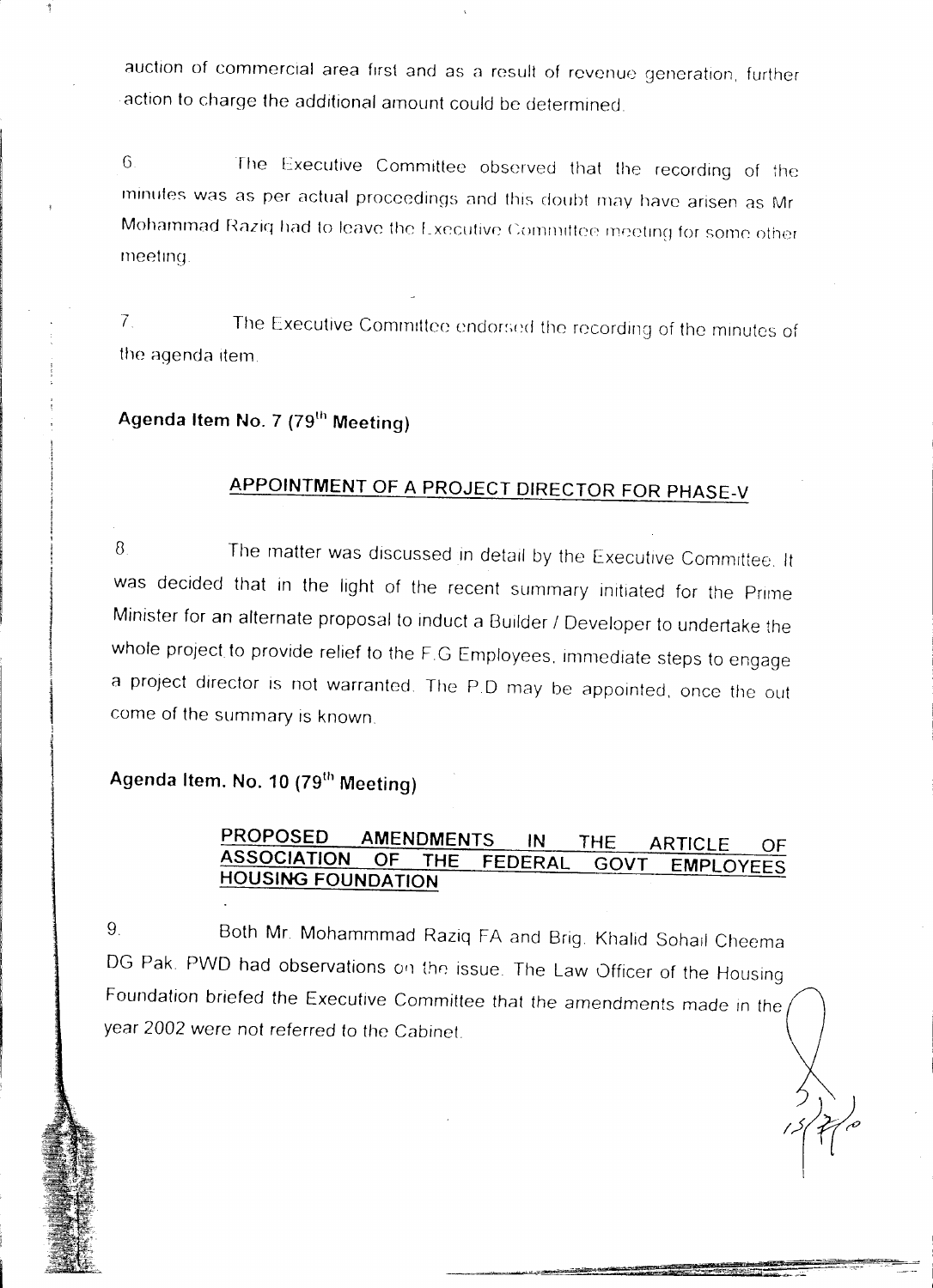<sup>10</sup> The Executive Committee, however, decided that since both the movers of the observations were not present in the meeting, being away from the country, this item may be deferred for the next meeting

### **Agenda Item** No. **12 {79th Meetingl**

الوقاء من المعرور 2013.<br>الوقاء من المعرور 2013.<br>-

المقابل موجود والأخراء من معاملة الأمريكية في الأمريكية.<br>الموجهة<br>الموجهة الموجهة الموجهة الموجهة الموجهة الموجهة الموجهة الموجهة الموجهة الموجهة الموجهة الموجهة الموجهة الموجه

**MONE OF ASSIST** 

11. Mr. Mohammad Raziq FA had raised the following observations on the delegation of financial powers to the DG

- (a) Whether or not financial powers proposed to be delegation to DG Housing Foundation is available to the Secretary (H & W) In the capacity of Principal Accounting Officer and
- (b) Whether or not the said powers stand delegated to the Secretary (H & W) as Chief Executive of the Housing Foundation

12. The Executive Committee was apprised that financial powers vested with the Secretary (H & W) as Principal Accounting Officer are not relevant in the case as the status of the Housing Foundation was that of a company limited by guarantee and it was not drawing any budget from the government. The Committee noted that the Secretary (H & W) in his capacity as the Chief Executive of the Housing Foundation has all the powers and can perform all the duties of the Executive Committee as detailed in Article VIII under the provision of Article IX of the Article of Association and can delegate powers to any member i officer under the provision of Article IV-B (e) of the Article of Association. The Executive Committee confirmed the powers delegated to the DG Housing Foundation in the 79<sup>th</sup> meeting

*I*

*I*

*JOf* '0<' nat ,21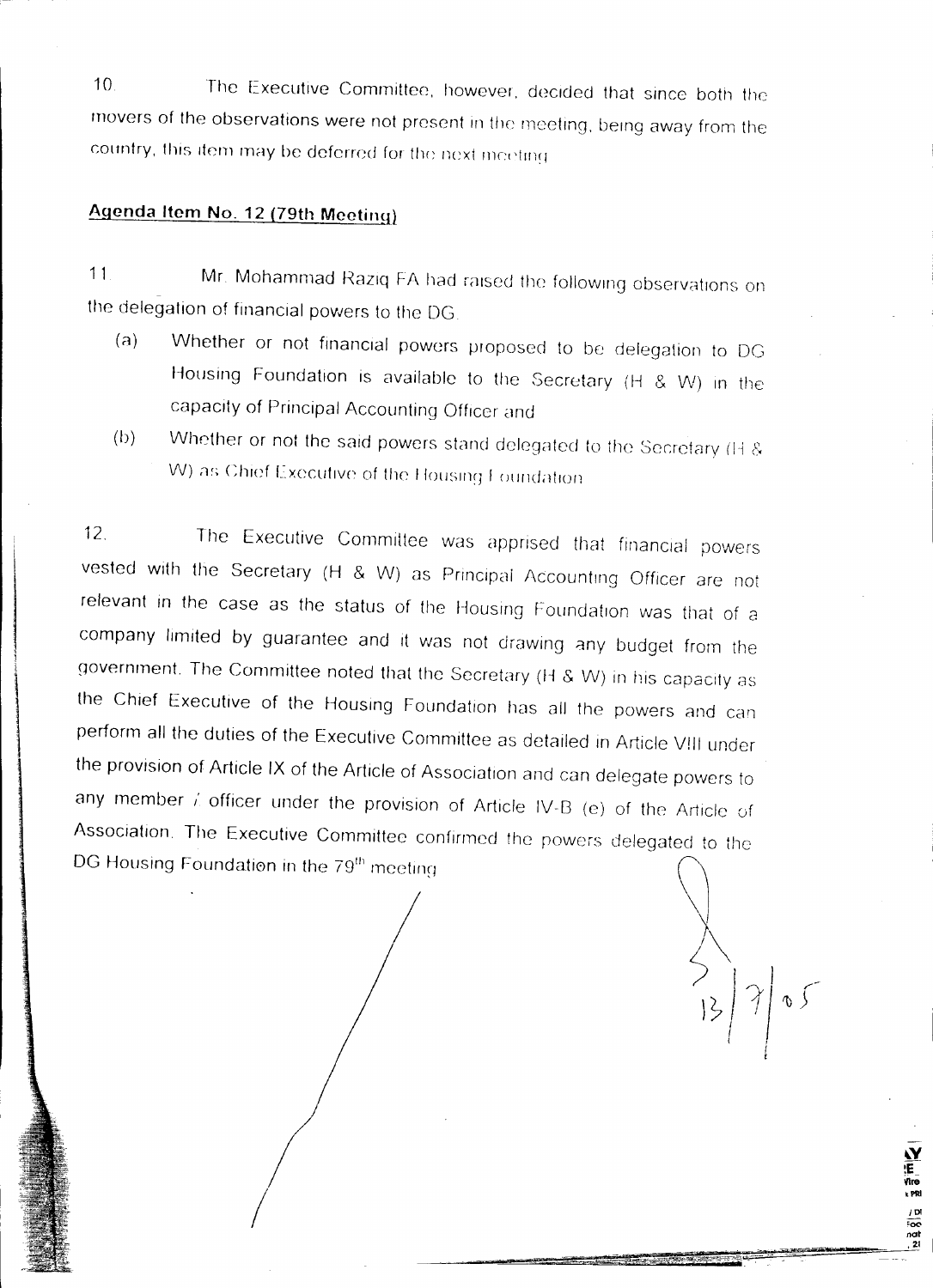# Agenda item No. 2 IMPLEMENTATION OF THE DECISIONS TAKEN IN 79TH

## Agenda Item No. 3 (79<sup>th</sup> Meeting)

 $13$ The Executive Committee approved the action of placement of funds with Bank Al-Habib. The Executive Committee however suggested that since some Banks are carrying out aggressive banking, as such the Housing Foundation should keep a close watch on the invested funds. The Exécutive Committee was also apprised of the fact that the Foundation had completed all necessary codal formalities before placement of funds with the banks. The Executive Committee also agreed with the proposal of D.G Housing Foundation to invest funds in more than one bank with a view to get healthy competition.

## Agenda Item No. 4 (79<sup>th</sup> Meeting)

#### ARMY LAND

 $14$ The Executive Committee was informed that a meeting has been sought from GHQ and a dio letter has also been sent to the QMG in this regard. Date of the meeting is awaited.

 $15<sub>1</sub>$ Member Planning CDA pointed out that CDA had already compensated / adjusted the Army in lieu of its various pockets of land at a location near the under construction GHQ, as such the matter was now to be settled between Housing Foundation and CDA regarding the compensation to be given to CDA for the adjustment.

 $16.$ It was decided that an urgent meeting would be arranged by the Member Planning with the concerned officers of CDA so that this outstanding issue is resolved.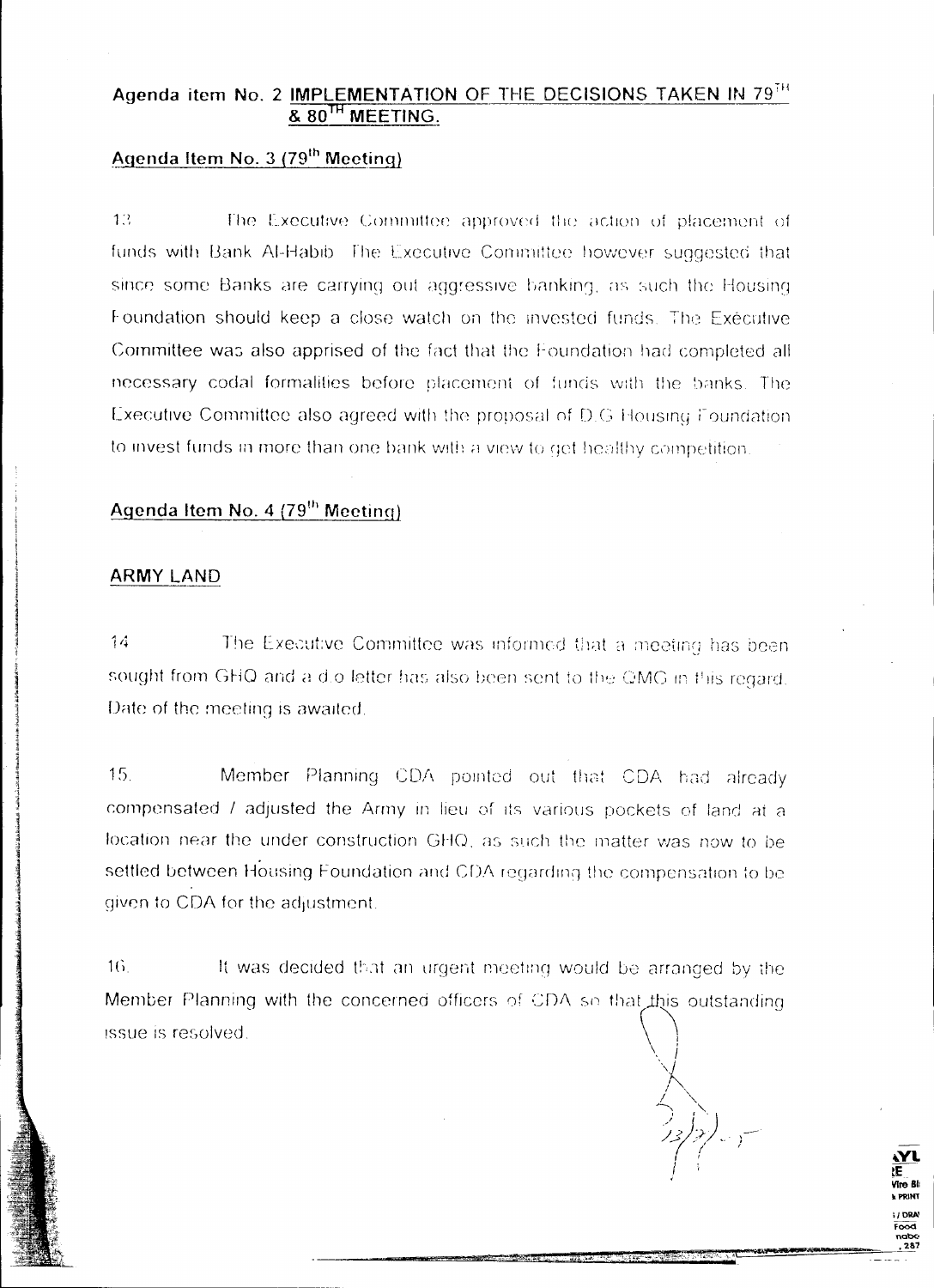$17<sub>1</sub>$ On the implementation of other items, the Executive Committee expressed its satisfaction with the direction that IESCO & SNGPL may be persued vigorously for early action.

#### Agenda Item No. 3 REVISION OF COST OF LAND  $\mathbf{g}$ SCHEDULE OF PAYMENT FOR PHASE -IV SECTOR G-14 & G-15

The DG Housing Foundation explained the background that the 18. award for land in G-13 was announced in the year 1999 at Rs. 2,30,000/- per kanal and in the same year a reference was made to the LAC for acquisition of Land in G-14/1,2 & 3. Considering the previous award, the cost of land was estimated at Rs. 3,20,000/- per kanal. The LAC however announced the award in Jan 2005 at Rs, 5,90,000/- per kanal. The cost of land was accordingly to be charged to the allottees, as Housing Foundation had no other resources. So far as the cost of Built Up Property (BUP) is concerned, the Housing Foundation has no access to the area even as of today. Accordingly the cost of BUP was estimated and not based on detailed survey.

In order give relief to the allottees, DG suggested the following  $19$ options:-

- To reduce the cost by deleting the cost of BUP at this stage.  $(a)$
- By spreading the installments over 24 months instead of 18  $(b)$ months.
- By giving subsidy from the sale of commercial areas of G-13.  $\left( \mathrm{c}\right)$
- By obtaining loan from the Banks. It was also pointed out that  $(d)$ National Bank of Pakistan was prepared to give a loan from 1.0 billion to 1.5 billion subject to the Govt. guarantee, or other quarantees.

287438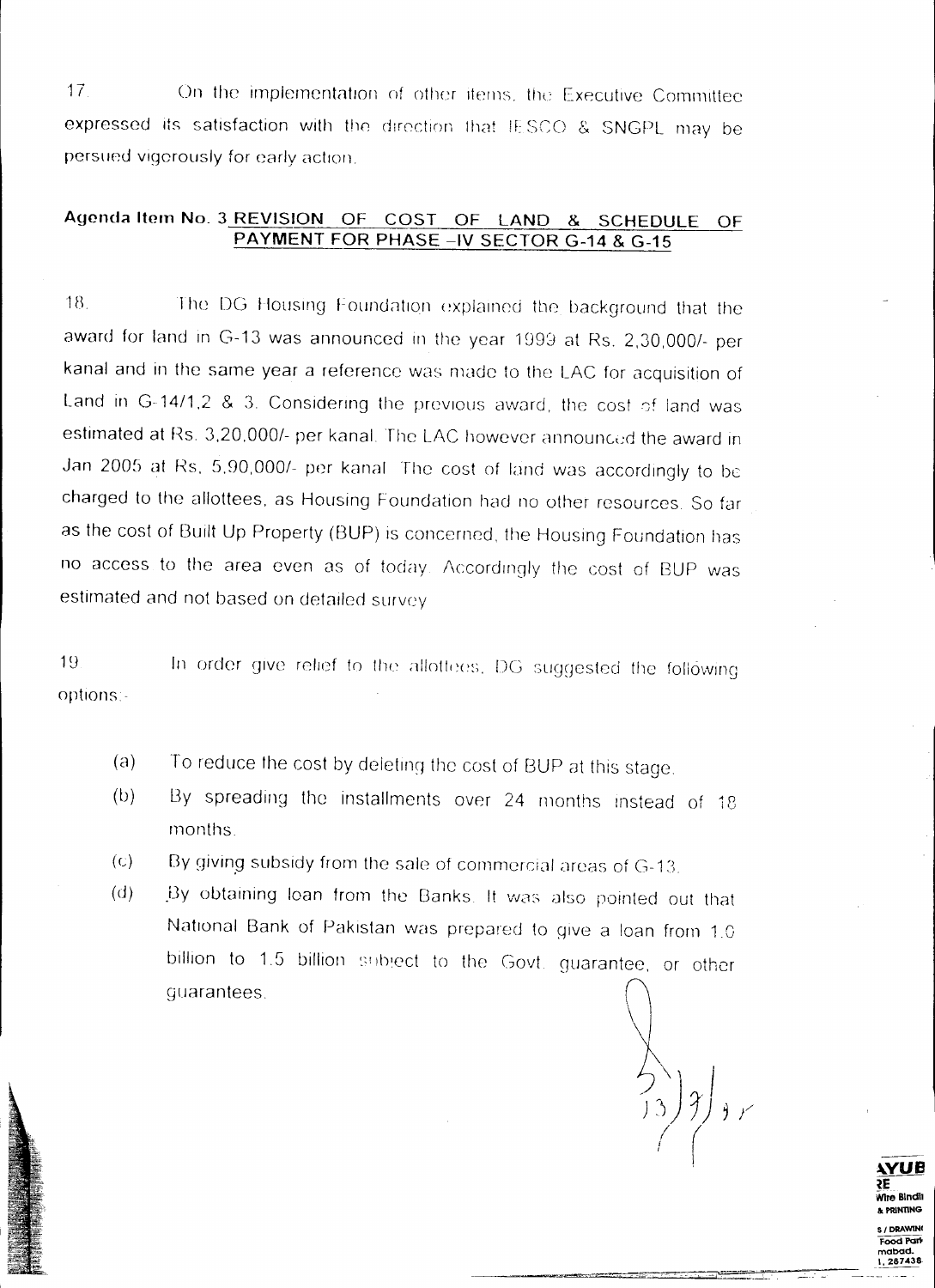20. An honourable Member pointed out that there was a strong reaction from the Govt. Servants regarding the cost and that the options are only deferment of the payment and not actual reduction. He further pointed out that subsequent addition of development charges would make the total payment exorbitant

 $21$ Various options were discussed in detail. The Executive Committee decided that

- The cost of BUP should be deleted from the payment schedule at  $(i)$ this stage. This cost would be recovered later on when actual estimates are finalized
- The installments should be spread over 24 months and the total  $(b)$ amount be recovered in eight installments, with first installment starting on 1st Sep. 2005.
- $(c)$ A grace period of 2 months may be allowed to deposit each installment.
- Default clause should be invoked after default of two installments  $(d)$
- Default charges shall be reduced from 2.0 % to 1.0 % on the  $(\Omega)$ outstanding payment
- A case may be initiated asking for grant or loan from the  $(f)$ Government.



 $\pm$   $\pm$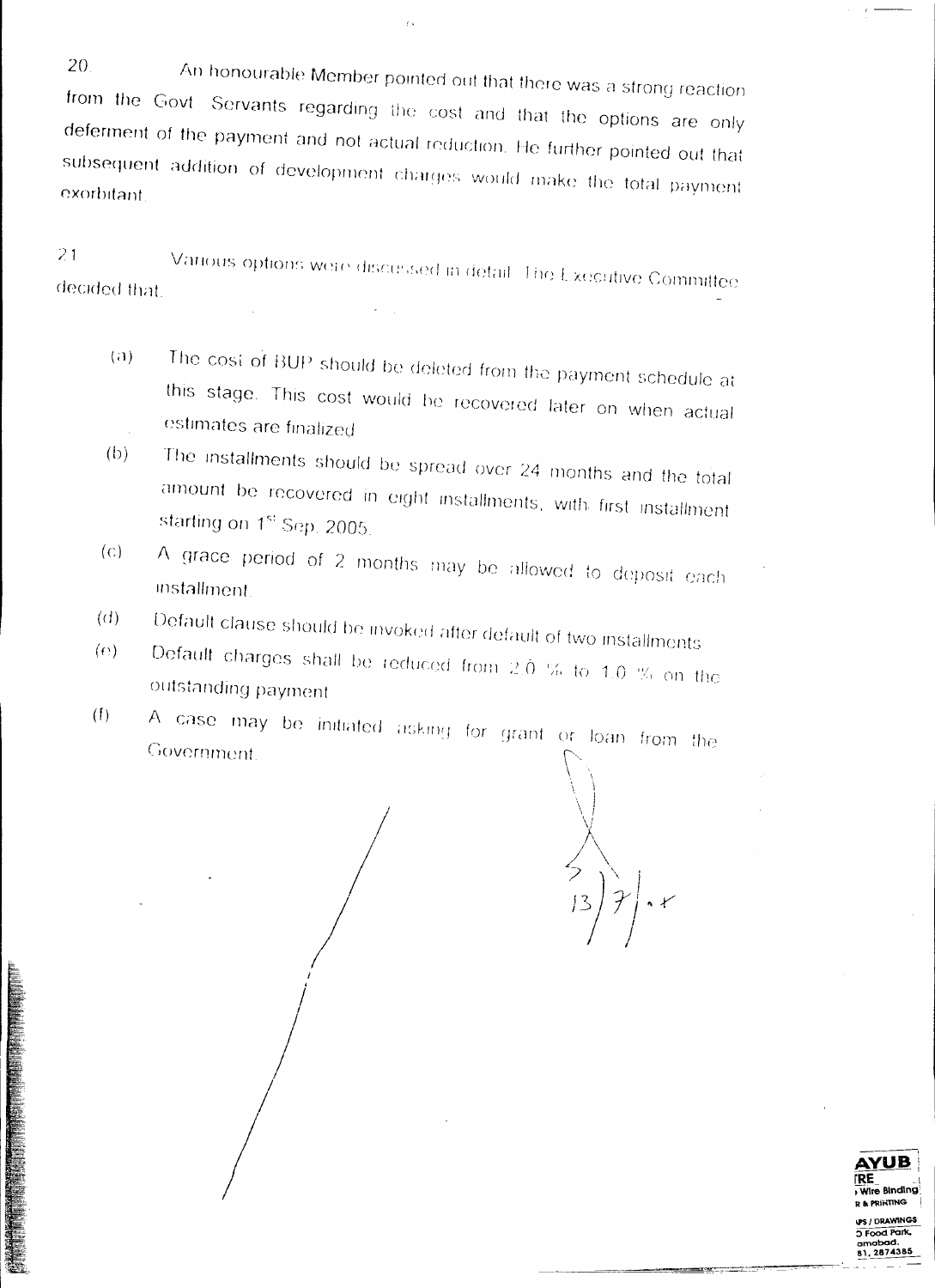## Agenda Item No. 4 REBATE ON LUMP SUM PAYMENT OF COST OF LAND FOR PHASE-IV

22 The proposition to allow 5-10 % rebate to those allottees who are prepared to make up front payment was discussed in detail. It was observed that allowing such rebate is a common practice in may Housing Societies. This would also help the Foundation in generation of funds for payment to the LAC.

23 After detailed deliberation, the Executive Committee approved that a rebate of 5 % may be allowed by the Housing Foundation on up front payment.

#### Agenda Item No. 5 CONSTRUCTION OF OFFICE BUILDING FOR FEDERAL **GOVT. EMPLOYEES HOUSING FOUNDATION**

 $24$ The Executive Committee was informed that in response to a press advertisement 34 Architectural firms responded, out of which 10 including NESPAK were prequalified. Nine firms were asked to furnish their proposals within 3 weeks. NESPAK was dropped as they are already over worked.

25 Out of these nine firms, 5 submitted their proposals in the form of Architectural plans, elevations and perspectives. These were examined by a team of experts comprising Principal Architect NESPAK and Architect Pak. PWD and were graded.

26.

The following position of these Architectural Firms emerged: -

 $\left( \frac{1}{3} \right)^2$   $\left( \frac{1}{3} \right)^2$ 

| 1.               | M/s Ali Arshad Associates           | $\overline{7}4$<br><b>MARKS</b> |
|------------------|-------------------------------------|---------------------------------|
| 2.5              | M/s ICON. Architecture & Designers. | 72.<br><b>MARKS</b>             |
| 3.               | M/s Naqvi & Siddiqui                | 72.<br><b>MARKS</b>             |
| $\overline{4}$ . | M/s Khalilur Rehman Associates      | 71<br><b>MARKS</b>              |
| 5.               | M/s ACE ART.                        | 64<br><b>MARKS</b>              |
|                  |                                     |                                 |

**Vire Binding** ood Park 2874385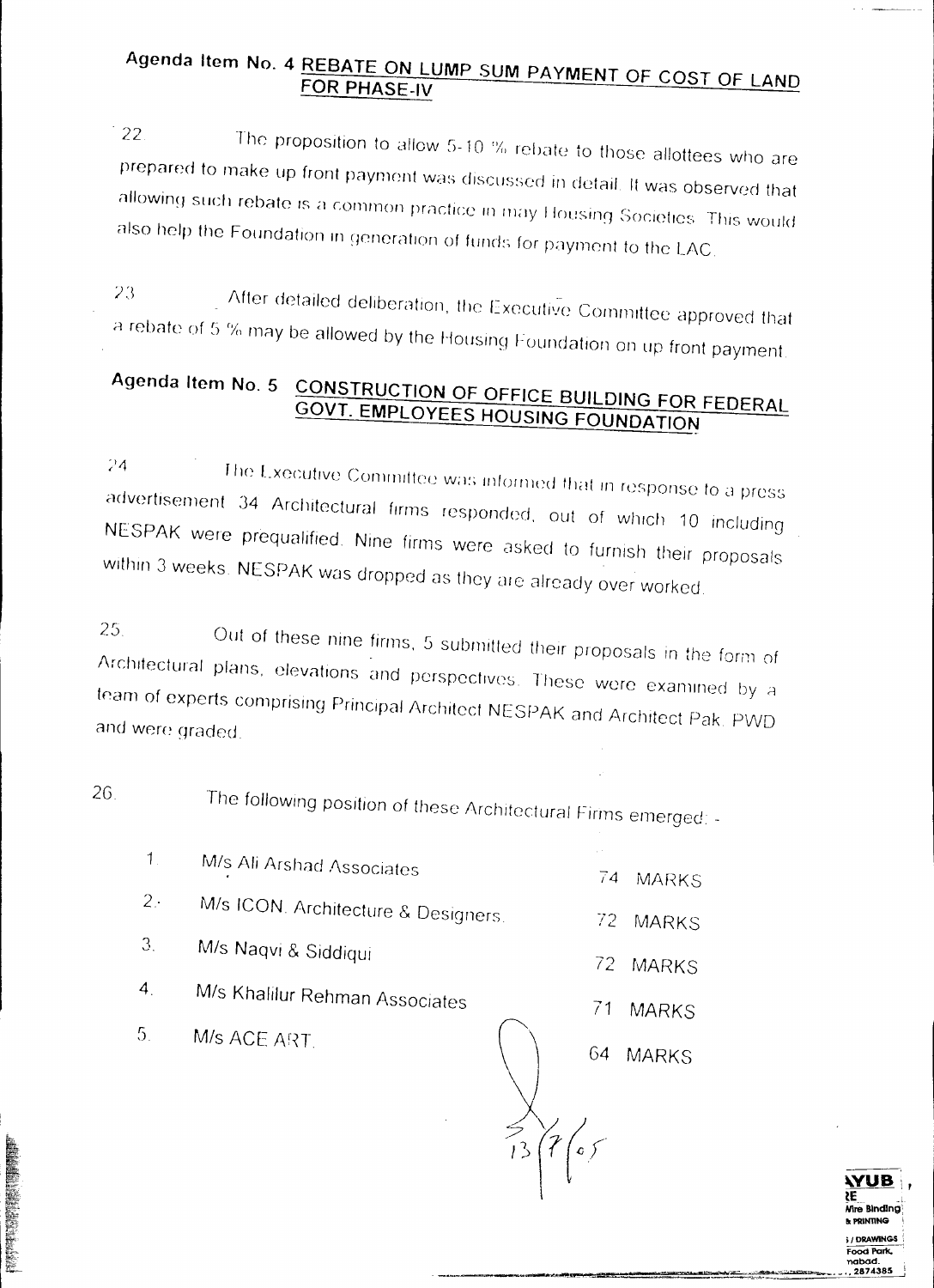27. The presentation drawings submitted by these Consultants / Architects were displayed before the Executive Committee and various aspects of each were discussed.

28. Finns VIZ. The Executive Committee decided that the first three Architectural

- 1. M/s Ali Arshad Associate.
- 2. Mis ICON, Architects & Designer
- *3 Mis* Naqvi & Siddiqui

may be asked to make a detailed presentation before the Executive Committee within three weeks for final decision.

#### **Agenda Item No. 6 CONSTRUCTION OF TWO UNDER PASSES RAILWAY TRACK IN SECTOR G-13 SIGNING OF MOU WITH RAILCOP**

29. Housing Foundation intends to undertake the construction of two underpasses in Sector G-13 under the Railway track through Railway Construction Pakistan Ltd (RAILCOP), a subsidiary of Pakistan Railways.

In this connection meetings were held with RAILCOP. The terms of 30. reference for the RAILCOP are: -

- (a) Complete consultancy services *including* topographic survey, soil investigation, inception report, Design Report, technical specification, Engineer's Estimates, BOO, Construction Drawings & Specification.
- *(b)* Construction of underpasses including track diversion

**,VUB\,** ~E i **M..e**Binding: ~PRINTING i *; I* DRAWINGS : Food Park. **nabad.** ,2874385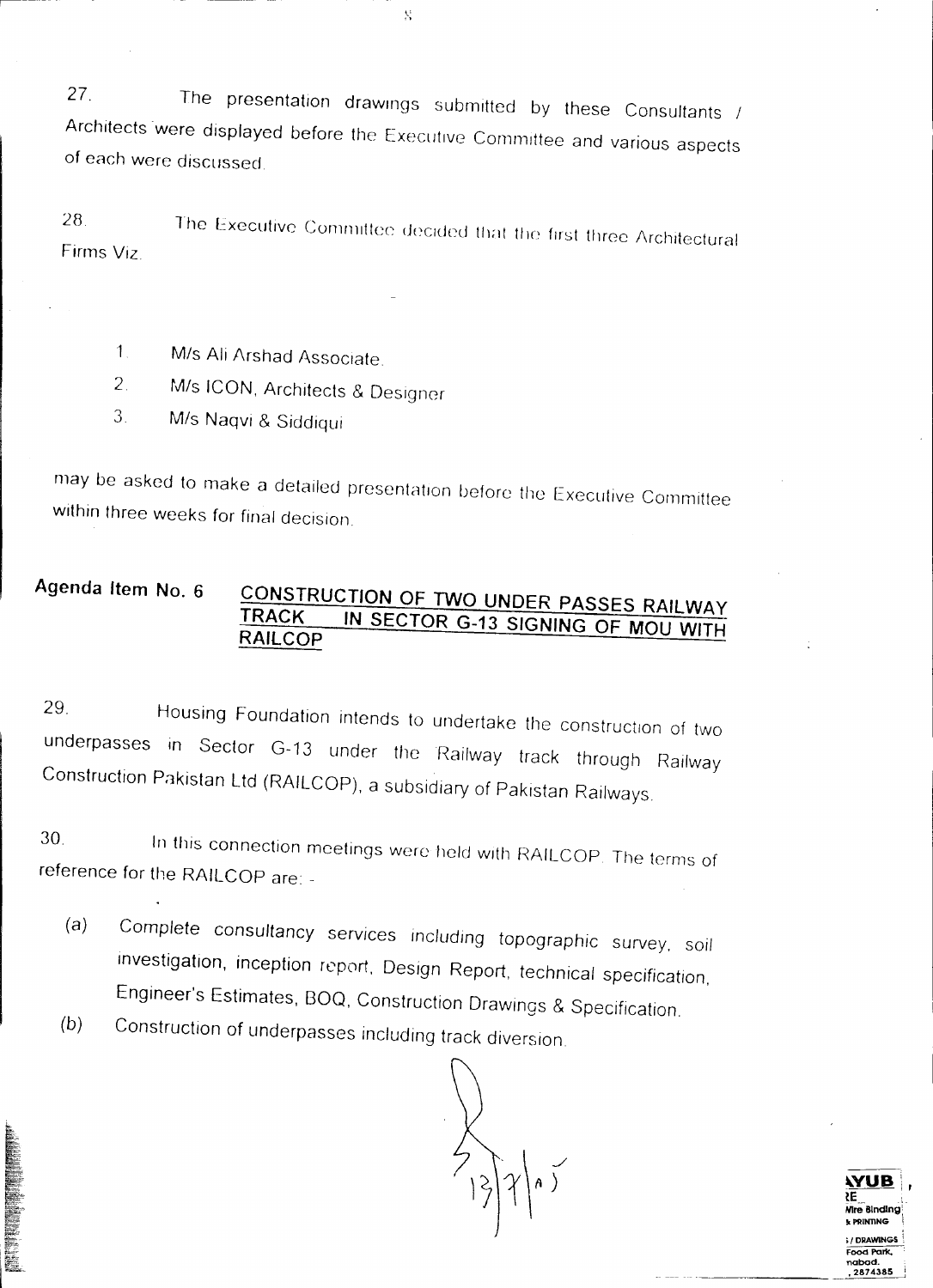The work shall be carried out as deposit work.

31 In order to formalize the assignment, an MOU IS to be signed with RAILCOP and an amount of Rs. 2.0 million is to be deposited for jobs mentioned at (a) above.

 $\left\langle \cdot \right\rangle$ 

32. - The Executive Committee discussed the matter in detail and approved.

(a) Signing of MOU with RAILCOP

(b) Release of amount of Rs. 2.0 million to them.

33 The Executive Committee also proposed that RAILCOP may be requested to reduce their Departmental Charges for the project

#### **Agenda item NO.7 FUTURE REQUIREMENT OF LAND FOR** F.G. **EMPLOYEES AND PROCED FOR ITS IDENTIFICATION & PROCUREMENT**

34. The Executive Committee was briefed regarding the efforts being made by the Housing Foundation for identification of land for future schemes. In this connection, in addition to identification of prospective land in the vicinity of Islamabad, following steps have been taken: -

(a) During a meeting with Secretary Housing and PhYSical Planning . Punjab, it has been agreed to identify and procure suitable land in the vicinity of Lahore City through a JOint Venture between the Housing Department, Punjab Employees Housing Foundation and Federal Govt. Employees Housing Foundation.

**"YUB \** tE<br>Vire Binding , PIlI.il1NG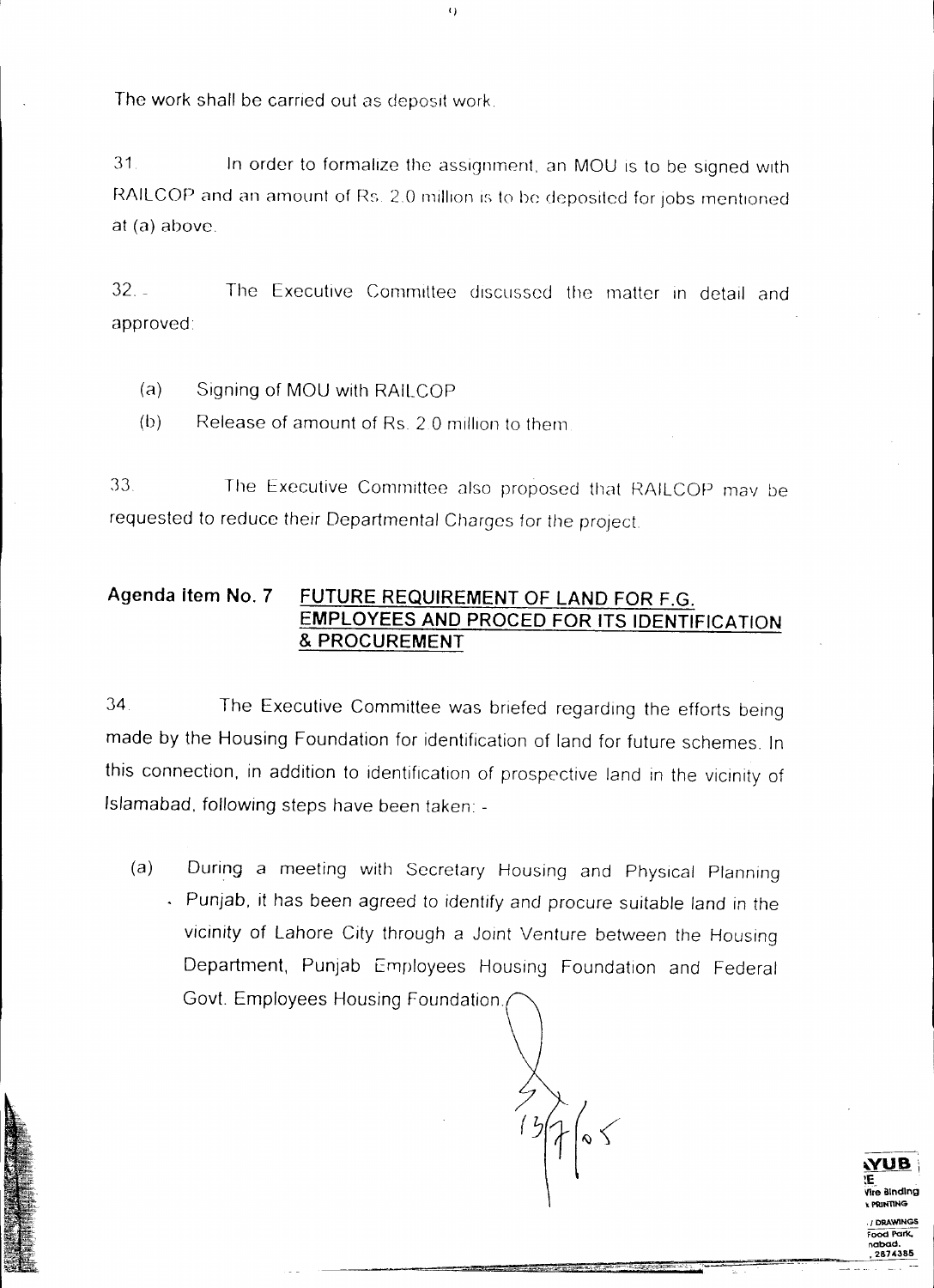- (b) Approximate 5000 kanals of land situated near Defence Lahore has been identified. Chief Minister Punjab is being requested by the Minister for Housing & Works to allow purchase of this land from the Live Stock & Dairy Development Department, Punjab.
- $(c)$ Senior Member, Board of Revenue Sindh has been requested to identify land at Karachi in similar manner.
- (d) Federal Minister for Housing & Works has sent a summary to the Prime Minister for provision of two more Sectors to the Housing Foundation for developing residential plets for Federal Govt. Employees at Islamabad.

35. Housing Foundation put forth other options for procurement of land from private parties by engaging pane! of parties through advertisement in press. However, the issues involved are. -

- $(a)$  Selection of a suitable party
- $(b)$  Fair price of land.

36. Various options put forth by the HOUSing Foundation were discussed. The Executive Committee observed that the model followed by DHA appears more convenient as it does not involve monitary transaction. The Member (Planning) CDA informed that the CDA has got a policy for procurement of land, approved from the government, on the model of DHA It was also observed that to handle such land affairs, the staff of the Foundation will not be able to cope with the process, as they are not trained for it. The Executive Committee decided: -

Procurement of land may be done on the lines of land procurement policy of CDA. approved by the Government (a)

**,VUB lE** /lire Blndln~ ill PRIHl1HG I'DRAWlHGl Food Park.

nabad.<br>287438...

,I **- ~**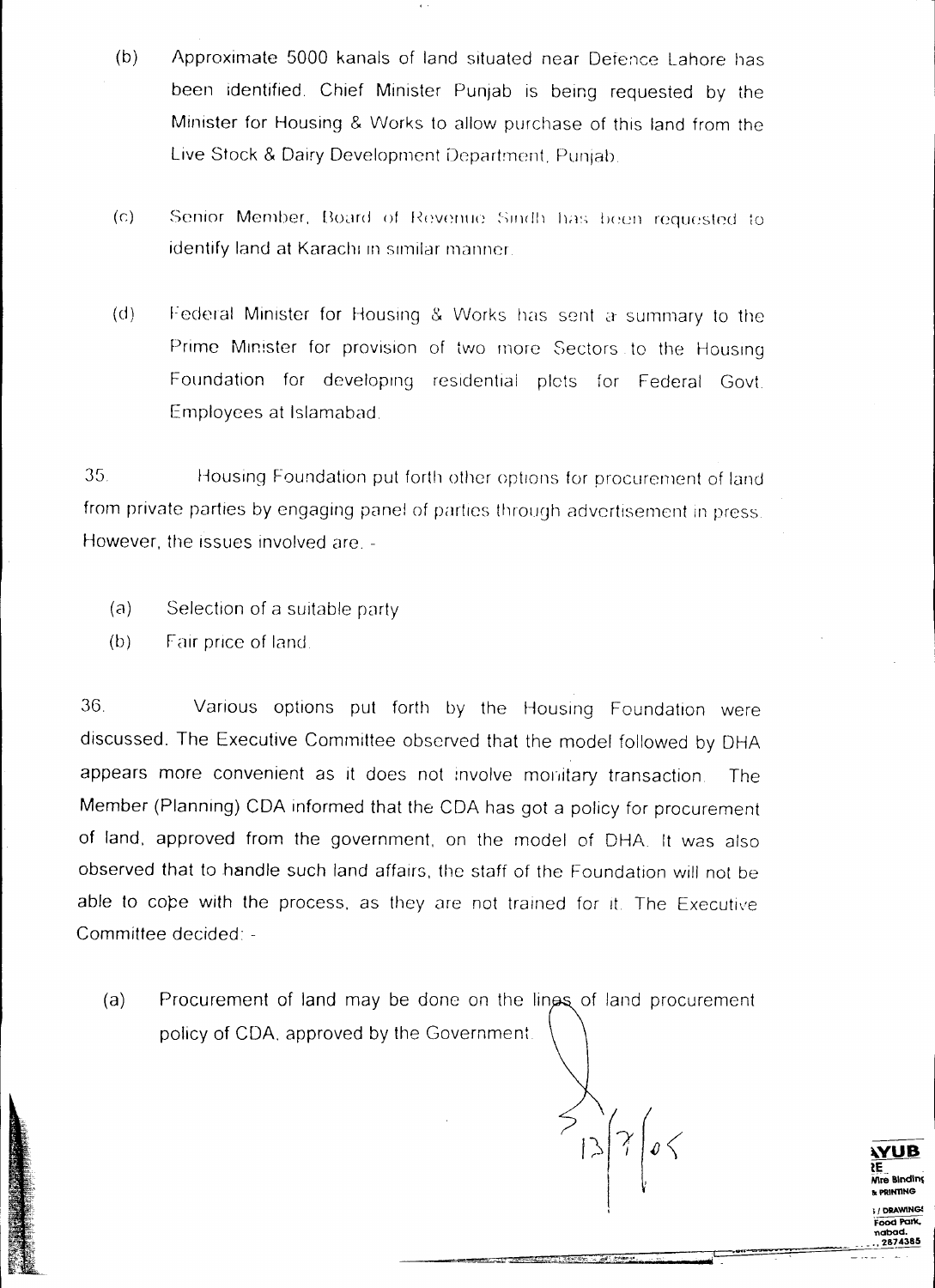- A full time Revenue officer may be taken on deputation to the  $(b)$ Foundation.
- A management system for the procurement of land may be created  $(c)$

#### Agenda Item No. 8 REPORT OF THE SUB COMMITTEE TO EXAMINE THE OF THE **JUDGES** OF **CIVIL** COURTS. **PI AINT ISLAMABAD**

The recommendations of the Sub Committee in its report were  $37<sub>1</sub>$ examined in detail and the following decisions were taken: -

- Recommendation (a) was not approved. It was decided that exact  $(a)$ quota for the judges be worked out and list along with the quota be referred to the High Court for dispensation.
- $(b)$ Recommendation (b) was approved. It was decided that the criteria for selection / recommendation would rest with the Organization concerned, and the criteria laid down by the Housing Foundation subsequent to sale of brochures was not valid.
- Recommendation (c) was approved. The concerned organization  $(c)$ would decide the eligibility of deputationists etc. or whether he had applied or not. However, the contract employees or adhoc employees shall not be eligible.

38. It was also decided that in future scheme, the Housing Foundation should specify the terms and conditions for each quota in the brochure.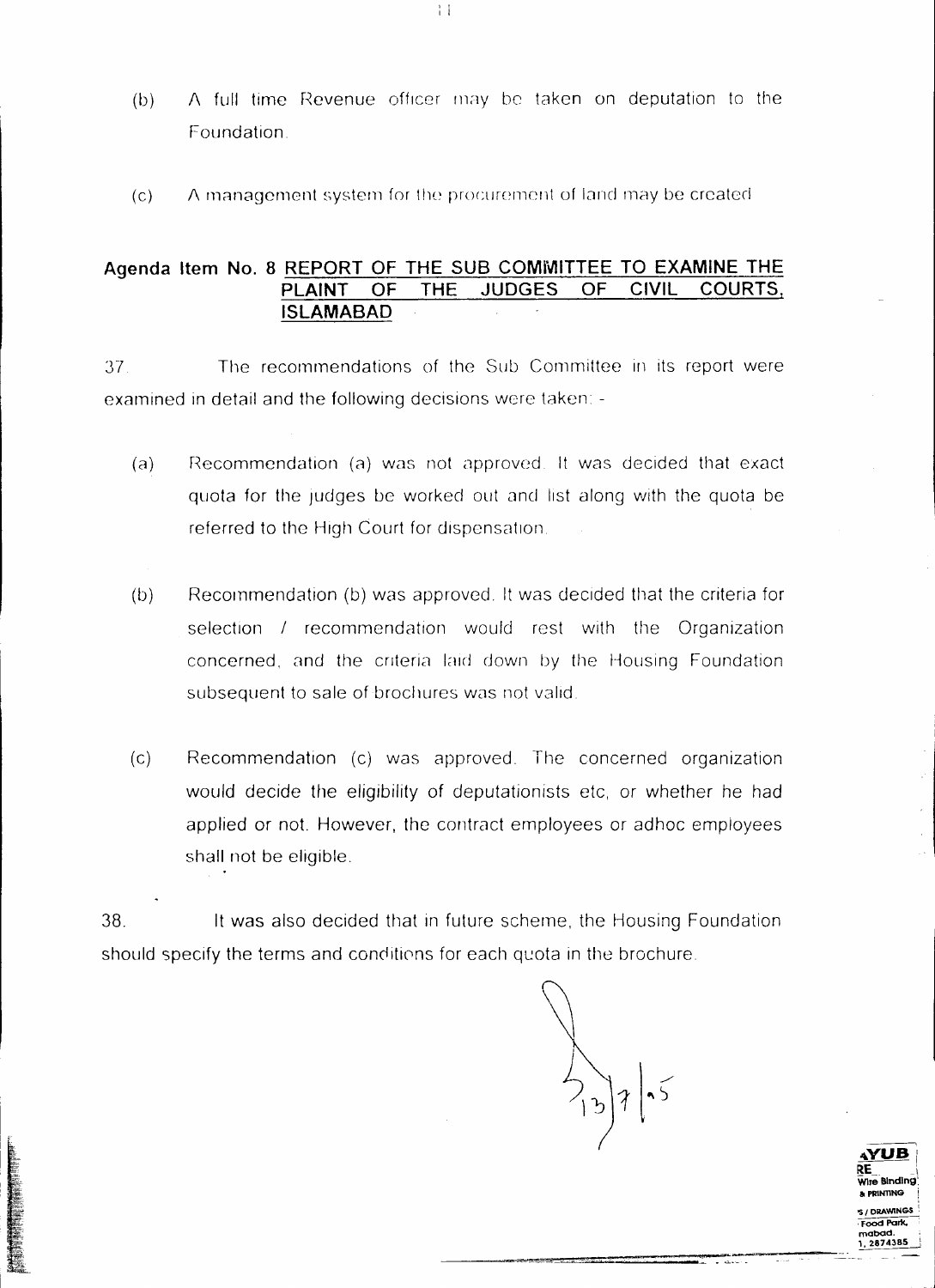#### Agenda Item No. 9 ALLOCATION OF SEPARATE QUOTA FOR THE **EMPLOYEES OF CIVIL COURTS ISLAMABAD IN FUTURE SCHEME.**

39 The Executive Committee agreed to the proposal of providing a separate quota for the employees of Civil Courts Islamabad in future scheme.

#### Agenda Item No. 10 DECISION OF THE HONARABLE WAFAQI MOHTASIB ---VARIATION IN THE DATE OF BIRTH AND OTHER BASIC REQUIREMENTS OF ALLOTMENT CRITERIA IN **PHASE-III**

40. Housing Foundation submitted before the Executive The Committee that in the light of the exercise of reconfirmation of the date of birth of the F.G Employees, it has come to the notice that in case of low paid employees i.e. Cat. V, employees, there are variations in the actual date of birth and that entered in the application forms. It was further stated that in a number of cases, the actual date of birth is within the maturity date of that category and requested that such cases, where there is a change of date of birth but is within the date of maturity, the Foundation may not cancel the plots.

41. After discussion, the Executive Committee approved the proposal.

#### Agenda Item No.11 PAYMENT OF BONUS TO THE STAFF OF THE **FOUNDATION OUT OF URGENT TRANSFER CHARGES**

42 The matter was discussed in detail and the Executive Committee approved that: -

25 % of the amount generated through urgent transfer charges may be  $(a)$ paid to the staff as bonus while 75 % should be placed in the welfare funds.

TAIS 2626078, 2676666, 24

 $\mathbb{R}^2$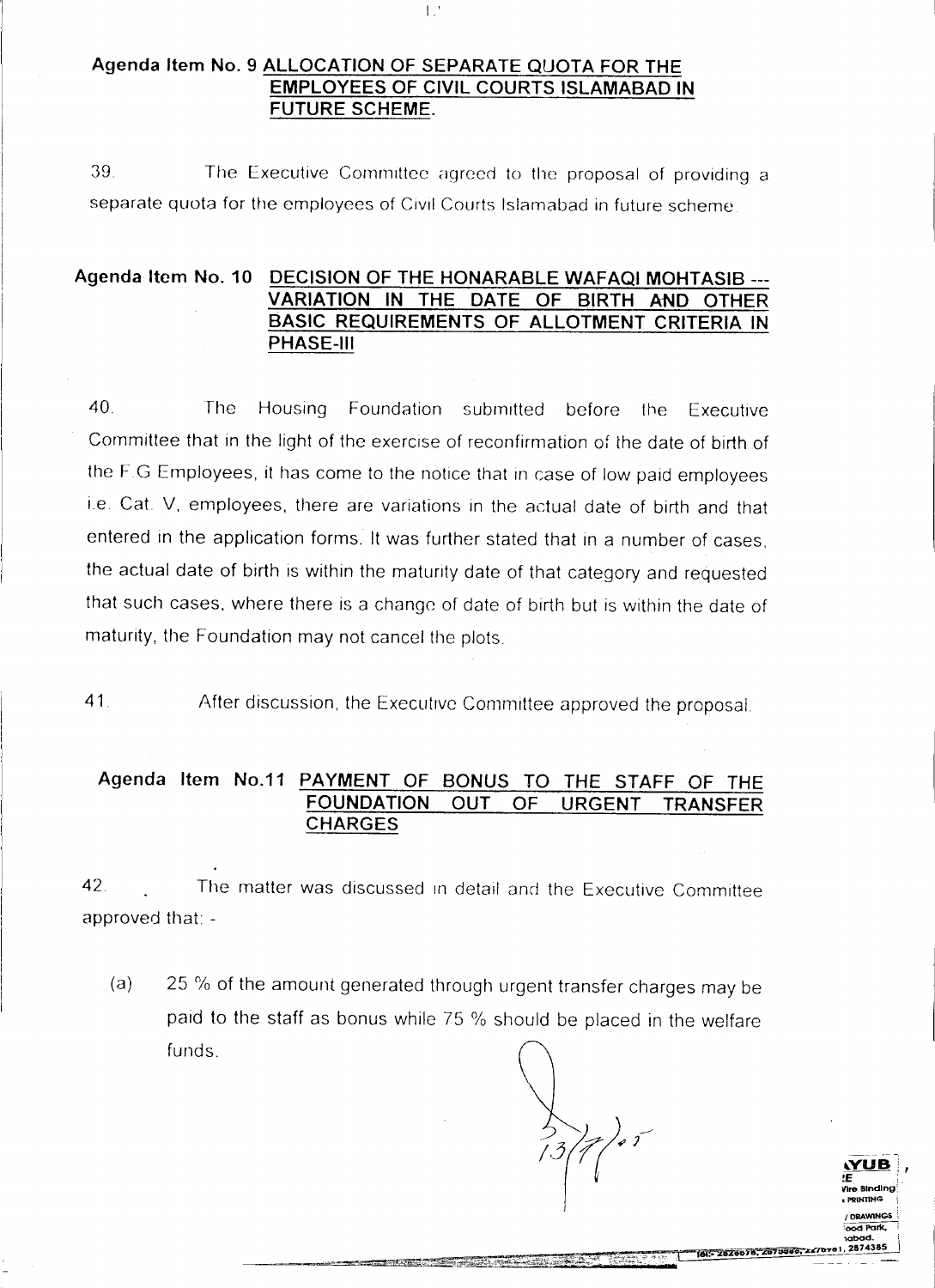(b) The periodicity and eligibility shall be determined by the Director General Housing Foundation

#### **Additional Point**

The Chairman observed that the Accounts of the Housing 43 Foundation have not been audited so far. It was clarified that initially the accounts had not been audited due to the Impediment that according to Memorandum & Articles of Association each allottee was treated as Member. Since the auditors were to be appointed through AGM, which could not be held being members in thousands in numbers. Subsequently through an amendment in the Memorandum & Articles of Association in 2002, the number of members were restricted to ten. Thereafter the AGM was convened and auditors were appointed and the accounts for the last 10 years stand audited

44. The Chairman directed that the audited accounts may be presented before the Executive Committee in its next meeting.

The meeting conciuded With a vote of thanks 45.

 $\begin{pmatrix} 1 & 0 \\ 0 & 0 \end{pmatrix}$ 



'S / DRAWING 'Food Pall<. .mabad. 1,2874385